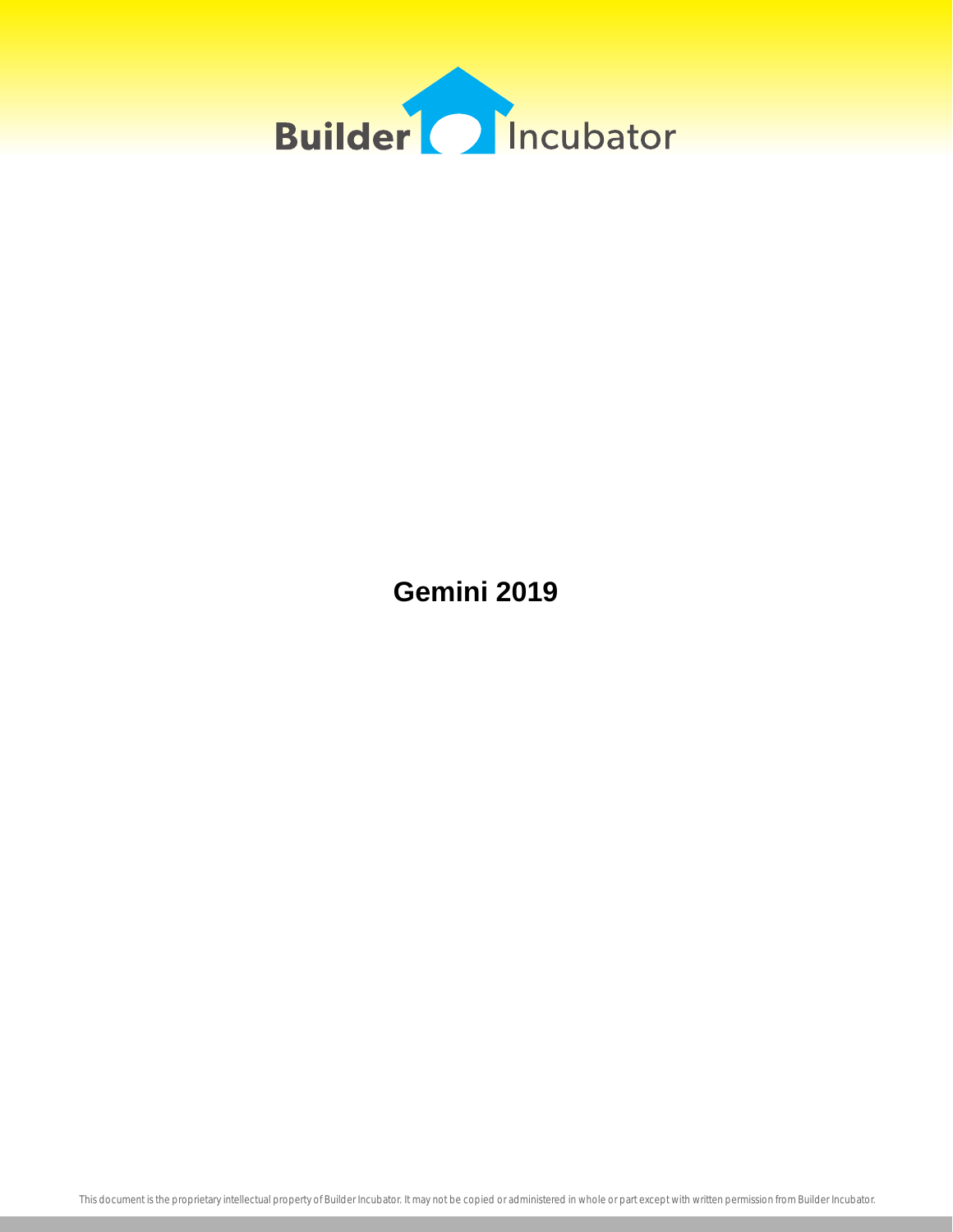

## Apr-2019 Release: Gemini 2019b Version: 2019.02.1904.061

## **Printed "P" showing in PO Viewer**

## Software Report: GEM-54

Added the P to indicate if a PO has been printed. If PO's are distributed via email (MAILPS) and/or with the BIWebPortal – the "P" will also be displayed.

| $S$ 06/30/14<br>P<br>SUB-LOT-44100<br>LAST01<br>1,800.00<br><b>INSTALL LANDSCAPING</b><br>P<br>SUB-LOT-52110<br><b>HEATGL</b><br>S 06/30/14<br>2,600.00<br><b>INSTALL FIREPLACE</b><br>P<br>$S$ 06/30/14<br><b>HEATGL</b><br>920.00<br>SUB-LOT-521101<br><b>FIREPLACE MANTLE</b><br>P<br>S 06/30/14<br>150.00<br>SUB-LOT-521102<br>SECU01<br>LOW VOLTAGE - TRIM - DRAW #2<br>P<br>85.00 06/30/14<br>DAND01<br>C F 06/30/14<br>SUB-LOT-24110<br>85.00<br>SUB-LOT-24110<br><b>INSTALL EXTERIOR DOORS</b><br>P<br>C F 06/30/14<br>SAND01<br>100.00 06/30/14+<br>A22-MANU-06110<br>100.00<br>SURVEY-STAKE OUT<br>P<br>SAND01<br>C F 11/13/17<br>30.00 06/30/14+<br>100.00<br>$\mathbf{2}$<br>A22-MANU-06110<br>P<br>CORK01<br>$C$ F<br>06/30/14<br>100.00 06/30/14<br>100.00<br>A22-MANU-16100<br><b>FOOTER LABOR</b><br>P<br>$C$ $F$<br>06/30/14<br>100.00<br><b>B40</b><br>SAND01<br>100.00 06/30/14<br>A25-06110<br>SURVEY-STAKE OUT<br>P<br>G20<br>C F 06/30/14<br>100.00 06/30/14<br>A25-16100<br>100.00<br>CORK01<br><b>FOOTER LABOR</b><br>06/30/14<br>125.00 06/30/14<br>100.00<br>SAND01<br>A55-06140<br>SURVEY - FINAL<br>C F 06/30/14<br>G20<br>CORK01<br>100.00 06/30/14<br>A55-16100<br>100.00<br><b>FOOTER LABOR</b><br>P<br>$S$ 06/30/14<br>A25<br><b>EARLY RELEASE PURCHASE ORDERS</b><br>SAND01<br>125.00 06/30/14<br>A22-MANU-06090<br>125.00<br><b>BC</b><br>$\overline{P}$<br>SAND01<br>C F 06/30/14<br>A12<br>125.00 06/30/14<br>A22-MANU-06120<br>125.00<br>SURVEY-FORMBOAD<br>P<br>C F<br><b>B94</b><br>SAND01<br>06/30/14<br>125.00 06/30/14<br>A22-MANU-06140<br>125.00<br>SURVEY - FINAL<br>P<br><b>B45</b><br>$C$ F<br>SAND01<br>06/30/14<br>125.00 06/30/14<br>A25-06120<br>125.00<br>SURVEY-FORMBOARD<br>P<br><b>B55</b><br>SAND <sub>01</sub><br>C F<br>06/30/14<br>125.00 06/30/14<br>A25-06140<br>125.00<br>SURVEY - FINAL<br>C F 06/30/14<br>SAND01<br>125.00 06/30/14<br>A55-06120<br>125.00<br>SURVEY-FORMBOARD<br>P<br>C S 06/30/14<br>A22-MANU-08130<br>SIDS01<br>150.00 06/30/14<br>150.00<br>LOT FILL<br>P<br>C F 06/30/14<br>150.00 06/30/14<br>C60<br>SIDS01<br>A25-08130<br>150.00<br>LOT FILL<br>C60<br>SIDS01<br>C F 06/30/14<br>150.00 06/30/14<br>A55-08130<br>150.00<br><b>EARLY RELEASE PURCHASE ORDERS</b><br>P<br>SECU01<br>$C$ $F$<br>06/30/14<br>SUB-LOT-28310<br>150.00 06/30/14<br>150.00<br>LOW VOLTAGE - ROUGH - DRAW #1<br>P<br>CATE01<br>C F 06/30/14<br>201.31 06/30/14<br>SUB-LOT-31100<br>201.31<br>INTERIOR CLEANING - DRAW #1<br>P<br><b>B30</b><br>SIDS01<br>C S 06/30/14<br>225.00 06/30/14<br>225.00<br>A22-MANU-08170<br>SITE-FINAL GRADE<br>$\overline{P}$<br><b>B30</b><br>SAND01<br>C F 06/30/14<br>125.00 06/30/14<br>A25-06090<br>225.00<br><b>EARLY RELEASE PURCHASE ORDERS</b><br>P<br><b>B30</b><br>A25-06090<br>SAND01<br>C F<br>08/01/17<br>100.00 06/30/14<br>225.00<br>Desc.<br>P<br>C F 06/30/14<br>C80<br>SITE-FINAL GRADE<br>225.00 06/30/14<br>A25-08170<br>225.00<br>SIDS01<br>06/30/14<br>SIDS01<br>C F<br>225.00 06/30/14<br>A55-08170<br>225.00<br>SITE-FINAL GRADE<br>P<br>C F 06/30/14<br>A22-MANU-18120<br>249.38<br><b>BUIL01</b><br>249.38 06/30/14<br><b>STEMWALL LABOR</b><br>G45<br><b>BUIL01</b><br>06/30/14<br>P<br>249.38 06/30/14<br>A25-18120<br>249.38<br>$C$ $F$<br><b>STEMWALL LABOR</b><br>C F 06/30/14<br>G45<br><b>BUIL01</b><br>249.38 06/30/14<br>A55-18120<br>249.38<br>STEMWALL LABOR | Doc Num | Adn Vendor | S V Doc Date | P | PO Amount | <b>Rcy Date</b> | <b>Rcy Invoice</b> | <b>Rcv Amount</b> Pay Code Ref Code Description |  |                 |
|-------------------------------------------------------------------------------------------------------------------------------------------------------------------------------------------------------------------------------------------------------------------------------------------------------------------------------------------------------------------------------------------------------------------------------------------------------------------------------------------------------------------------------------------------------------------------------------------------------------------------------------------------------------------------------------------------------------------------------------------------------------------------------------------------------------------------------------------------------------------------------------------------------------------------------------------------------------------------------------------------------------------------------------------------------------------------------------------------------------------------------------------------------------------------------------------------------------------------------------------------------------------------------------------------------------------------------------------------------------------------------------------------------------------------------------------------------------------------------------------------------------------------------------------------------------------------------------------------------------------------------------------------------------------------------------------------------------------------------------------------------------------------------------------------------------------------------------------------------------------------------------------------------------------------------------------------------------------------------------------------------------------------------------------------------------------------------------------------------------------------------------------------------------------------------------------------------------------------------------------------------------------------------------------------------------------------------------------------------------------------------------------------------------------------------------------------------------------------------------------------------------------------------------------------------------------------------------------------------------------------------------------------------------------------------------------------------------------------------------------------------------------------------------------------------------------------------------------------------------------------------------------------------------------------------------------------------------------------------------------------------------------------------------------------------------------------------------------------------------------------------------------------------------------------------------------------------------------------------------------------------------------------------------------------------------------------------------------------------------------------------------------------|---------|------------|--------------|---|-----------|-----------------|--------------------|-------------------------------------------------|--|-----------------|
|                                                                                                                                                                                                                                                                                                                                                                                                                                                                                                                                                                                                                                                                                                                                                                                                                                                                                                                                                                                                                                                                                                                                                                                                                                                                                                                                                                                                                                                                                                                                                                                                                                                                                                                                                                                                                                                                                                                                                                                                                                                                                                                                                                                                                                                                                                                                                                                                                                                                                                                                                                                                                                                                                                                                                                                                                                                                                                                                                                                                                                                                                                                                                                                                                                                                                                                                                                                                 |         |            |              |   |           |                 |                    |                                                 |  |                 |
|                                                                                                                                                                                                                                                                                                                                                                                                                                                                                                                                                                                                                                                                                                                                                                                                                                                                                                                                                                                                                                                                                                                                                                                                                                                                                                                                                                                                                                                                                                                                                                                                                                                                                                                                                                                                                                                                                                                                                                                                                                                                                                                                                                                                                                                                                                                                                                                                                                                                                                                                                                                                                                                                                                                                                                                                                                                                                                                                                                                                                                                                                                                                                                                                                                                                                                                                                                                                 |         |            |              |   |           |                 |                    |                                                 |  |                 |
|                                                                                                                                                                                                                                                                                                                                                                                                                                                                                                                                                                                                                                                                                                                                                                                                                                                                                                                                                                                                                                                                                                                                                                                                                                                                                                                                                                                                                                                                                                                                                                                                                                                                                                                                                                                                                                                                                                                                                                                                                                                                                                                                                                                                                                                                                                                                                                                                                                                                                                                                                                                                                                                                                                                                                                                                                                                                                                                                                                                                                                                                                                                                                                                                                                                                                                                                                                                                 |         |            |              |   |           |                 |                    |                                                 |  |                 |
|                                                                                                                                                                                                                                                                                                                                                                                                                                                                                                                                                                                                                                                                                                                                                                                                                                                                                                                                                                                                                                                                                                                                                                                                                                                                                                                                                                                                                                                                                                                                                                                                                                                                                                                                                                                                                                                                                                                                                                                                                                                                                                                                                                                                                                                                                                                                                                                                                                                                                                                                                                                                                                                                                                                                                                                                                                                                                                                                                                                                                                                                                                                                                                                                                                                                                                                                                                                                 |         |            |              |   |           |                 |                    |                                                 |  |                 |
| A22-MANU-06110<br>A22-MANU-06110<br>A22-MANU-16100<br>A25-06110<br>A25-16100                                                                                                                                                                                                                                                                                                                                                                                                                                                                                                                                                                                                                                                                                                                                                                                                                                                                                                                                                                                                                                                                                                                                                                                                                                                                                                                                                                                                                                                                                                                                                                                                                                                                                                                                                                                                                                                                                                                                                                                                                                                                                                                                                                                                                                                                                                                                                                                                                                                                                                                                                                                                                                                                                                                                                                                                                                                                                                                                                                                                                                                                                                                                                                                                                                                                                                                    |         |            |              |   |           |                 |                    |                                                 |  |                 |
|                                                                                                                                                                                                                                                                                                                                                                                                                                                                                                                                                                                                                                                                                                                                                                                                                                                                                                                                                                                                                                                                                                                                                                                                                                                                                                                                                                                                                                                                                                                                                                                                                                                                                                                                                                                                                                                                                                                                                                                                                                                                                                                                                                                                                                                                                                                                                                                                                                                                                                                                                                                                                                                                                                                                                                                                                                                                                                                                                                                                                                                                                                                                                                                                                                                                                                                                                                                                 |         |            |              |   |           |                 |                    |                                                 |  |                 |
|                                                                                                                                                                                                                                                                                                                                                                                                                                                                                                                                                                                                                                                                                                                                                                                                                                                                                                                                                                                                                                                                                                                                                                                                                                                                                                                                                                                                                                                                                                                                                                                                                                                                                                                                                                                                                                                                                                                                                                                                                                                                                                                                                                                                                                                                                                                                                                                                                                                                                                                                                                                                                                                                                                                                                                                                                                                                                                                                                                                                                                                                                                                                                                                                                                                                                                                                                                                                 |         |            |              |   |           |                 |                    |                                                 |  |                 |
|                                                                                                                                                                                                                                                                                                                                                                                                                                                                                                                                                                                                                                                                                                                                                                                                                                                                                                                                                                                                                                                                                                                                                                                                                                                                                                                                                                                                                                                                                                                                                                                                                                                                                                                                                                                                                                                                                                                                                                                                                                                                                                                                                                                                                                                                                                                                                                                                                                                                                                                                                                                                                                                                                                                                                                                                                                                                                                                                                                                                                                                                                                                                                                                                                                                                                                                                                                                                 |         |            |              |   |           |                 |                    |                                                 |  |                 |
|                                                                                                                                                                                                                                                                                                                                                                                                                                                                                                                                                                                                                                                                                                                                                                                                                                                                                                                                                                                                                                                                                                                                                                                                                                                                                                                                                                                                                                                                                                                                                                                                                                                                                                                                                                                                                                                                                                                                                                                                                                                                                                                                                                                                                                                                                                                                                                                                                                                                                                                                                                                                                                                                                                                                                                                                                                                                                                                                                                                                                                                                                                                                                                                                                                                                                                                                                                                                 |         |            |              |   |           |                 |                    |                                                 |  |                 |
| A55-06140<br>A55-16100<br>A22-MANU-06090<br>A22-MANU-06120<br>A22-MANU-06140<br>A25-06120<br>A25-06140<br>A55-06120<br>A22-MANU-08130<br>A25-08130<br>A55-08130<br>SUB-LOT-28310<br>SUB-LOT-31100<br>A22-MANU-08170<br>A25-06090<br>A25-06090<br>A25-08170<br>A55-08170<br>A22-MANU-18128<br>A25-18120<br>A55-18120<br>$\epsilon$                                                                                                                                                                                                                                                                                                                                                                                                                                                                                                                                                                                                                                                                                                                                                                                                                                                                                                                                                                                                                                                                                                                                                                                                                                                                                                                                                                                                                                                                                                                                                                                                                                                                                                                                                                                                                                                                                                                                                                                                                                                                                                                                                                                                                                                                                                                                                                                                                                                                                                                                                                                                                                                                                                                                                                                                                                                                                                                                                                                                                                                               |         |            |              |   |           |                 |                    |                                                 |  |                 |
|                                                                                                                                                                                                                                                                                                                                                                                                                                                                                                                                                                                                                                                                                                                                                                                                                                                                                                                                                                                                                                                                                                                                                                                                                                                                                                                                                                                                                                                                                                                                                                                                                                                                                                                                                                                                                                                                                                                                                                                                                                                                                                                                                                                                                                                                                                                                                                                                                                                                                                                                                                                                                                                                                                                                                                                                                                                                                                                                                                                                                                                                                                                                                                                                                                                                                                                                                                                                 |         |            |              |   |           |                 |                    |                                                 |  |                 |
|                                                                                                                                                                                                                                                                                                                                                                                                                                                                                                                                                                                                                                                                                                                                                                                                                                                                                                                                                                                                                                                                                                                                                                                                                                                                                                                                                                                                                                                                                                                                                                                                                                                                                                                                                                                                                                                                                                                                                                                                                                                                                                                                                                                                                                                                                                                                                                                                                                                                                                                                                                                                                                                                                                                                                                                                                                                                                                                                                                                                                                                                                                                                                                                                                                                                                                                                                                                                 |         |            |              |   |           |                 |                    |                                                 |  |                 |
|                                                                                                                                                                                                                                                                                                                                                                                                                                                                                                                                                                                                                                                                                                                                                                                                                                                                                                                                                                                                                                                                                                                                                                                                                                                                                                                                                                                                                                                                                                                                                                                                                                                                                                                                                                                                                                                                                                                                                                                                                                                                                                                                                                                                                                                                                                                                                                                                                                                                                                                                                                                                                                                                                                                                                                                                                                                                                                                                                                                                                                                                                                                                                                                                                                                                                                                                                                                                 |         |            |              |   |           |                 |                    |                                                 |  |                 |
|                                                                                                                                                                                                                                                                                                                                                                                                                                                                                                                                                                                                                                                                                                                                                                                                                                                                                                                                                                                                                                                                                                                                                                                                                                                                                                                                                                                                                                                                                                                                                                                                                                                                                                                                                                                                                                                                                                                                                                                                                                                                                                                                                                                                                                                                                                                                                                                                                                                                                                                                                                                                                                                                                                                                                                                                                                                                                                                                                                                                                                                                                                                                                                                                                                                                                                                                                                                                 |         |            |              |   |           |                 |                    |                                                 |  |                 |
|                                                                                                                                                                                                                                                                                                                                                                                                                                                                                                                                                                                                                                                                                                                                                                                                                                                                                                                                                                                                                                                                                                                                                                                                                                                                                                                                                                                                                                                                                                                                                                                                                                                                                                                                                                                                                                                                                                                                                                                                                                                                                                                                                                                                                                                                                                                                                                                                                                                                                                                                                                                                                                                                                                                                                                                                                                                                                                                                                                                                                                                                                                                                                                                                                                                                                                                                                                                                 |         |            |              |   |           |                 |                    |                                                 |  |                 |
|                                                                                                                                                                                                                                                                                                                                                                                                                                                                                                                                                                                                                                                                                                                                                                                                                                                                                                                                                                                                                                                                                                                                                                                                                                                                                                                                                                                                                                                                                                                                                                                                                                                                                                                                                                                                                                                                                                                                                                                                                                                                                                                                                                                                                                                                                                                                                                                                                                                                                                                                                                                                                                                                                                                                                                                                                                                                                                                                                                                                                                                                                                                                                                                                                                                                                                                                                                                                 |         |            |              |   |           |                 |                    |                                                 |  |                 |
|                                                                                                                                                                                                                                                                                                                                                                                                                                                                                                                                                                                                                                                                                                                                                                                                                                                                                                                                                                                                                                                                                                                                                                                                                                                                                                                                                                                                                                                                                                                                                                                                                                                                                                                                                                                                                                                                                                                                                                                                                                                                                                                                                                                                                                                                                                                                                                                                                                                                                                                                                                                                                                                                                                                                                                                                                                                                                                                                                                                                                                                                                                                                                                                                                                                                                                                                                                                                 |         |            |              |   |           |                 |                    |                                                 |  |                 |
|                                                                                                                                                                                                                                                                                                                                                                                                                                                                                                                                                                                                                                                                                                                                                                                                                                                                                                                                                                                                                                                                                                                                                                                                                                                                                                                                                                                                                                                                                                                                                                                                                                                                                                                                                                                                                                                                                                                                                                                                                                                                                                                                                                                                                                                                                                                                                                                                                                                                                                                                                                                                                                                                                                                                                                                                                                                                                                                                                                                                                                                                                                                                                                                                                                                                                                                                                                                                 |         |            |              |   |           |                 |                    |                                                 |  |                 |
|                                                                                                                                                                                                                                                                                                                                                                                                                                                                                                                                                                                                                                                                                                                                                                                                                                                                                                                                                                                                                                                                                                                                                                                                                                                                                                                                                                                                                                                                                                                                                                                                                                                                                                                                                                                                                                                                                                                                                                                                                                                                                                                                                                                                                                                                                                                                                                                                                                                                                                                                                                                                                                                                                                                                                                                                                                                                                                                                                                                                                                                                                                                                                                                                                                                                                                                                                                                                 |         |            |              |   |           |                 |                    |                                                 |  |                 |
|                                                                                                                                                                                                                                                                                                                                                                                                                                                                                                                                                                                                                                                                                                                                                                                                                                                                                                                                                                                                                                                                                                                                                                                                                                                                                                                                                                                                                                                                                                                                                                                                                                                                                                                                                                                                                                                                                                                                                                                                                                                                                                                                                                                                                                                                                                                                                                                                                                                                                                                                                                                                                                                                                                                                                                                                                                                                                                                                                                                                                                                                                                                                                                                                                                                                                                                                                                                                 |         |            |              |   |           |                 |                    |                                                 |  |                 |
|                                                                                                                                                                                                                                                                                                                                                                                                                                                                                                                                                                                                                                                                                                                                                                                                                                                                                                                                                                                                                                                                                                                                                                                                                                                                                                                                                                                                                                                                                                                                                                                                                                                                                                                                                                                                                                                                                                                                                                                                                                                                                                                                                                                                                                                                                                                                                                                                                                                                                                                                                                                                                                                                                                                                                                                                                                                                                                                                                                                                                                                                                                                                                                                                                                                                                                                                                                                                 |         |            |              |   |           |                 |                    |                                                 |  |                 |
|                                                                                                                                                                                                                                                                                                                                                                                                                                                                                                                                                                                                                                                                                                                                                                                                                                                                                                                                                                                                                                                                                                                                                                                                                                                                                                                                                                                                                                                                                                                                                                                                                                                                                                                                                                                                                                                                                                                                                                                                                                                                                                                                                                                                                                                                                                                                                                                                                                                                                                                                                                                                                                                                                                                                                                                                                                                                                                                                                                                                                                                                                                                                                                                                                                                                                                                                                                                                 |         |            |              |   |           |                 |                    |                                                 |  |                 |
|                                                                                                                                                                                                                                                                                                                                                                                                                                                                                                                                                                                                                                                                                                                                                                                                                                                                                                                                                                                                                                                                                                                                                                                                                                                                                                                                                                                                                                                                                                                                                                                                                                                                                                                                                                                                                                                                                                                                                                                                                                                                                                                                                                                                                                                                                                                                                                                                                                                                                                                                                                                                                                                                                                                                                                                                                                                                                                                                                                                                                                                                                                                                                                                                                                                                                                                                                                                                 |         |            |              |   |           |                 |                    |                                                 |  |                 |
|                                                                                                                                                                                                                                                                                                                                                                                                                                                                                                                                                                                                                                                                                                                                                                                                                                                                                                                                                                                                                                                                                                                                                                                                                                                                                                                                                                                                                                                                                                                                                                                                                                                                                                                                                                                                                                                                                                                                                                                                                                                                                                                                                                                                                                                                                                                                                                                                                                                                                                                                                                                                                                                                                                                                                                                                                                                                                                                                                                                                                                                                                                                                                                                                                                                                                                                                                                                                 |         |            |              |   |           |                 |                    |                                                 |  |                 |
|                                                                                                                                                                                                                                                                                                                                                                                                                                                                                                                                                                                                                                                                                                                                                                                                                                                                                                                                                                                                                                                                                                                                                                                                                                                                                                                                                                                                                                                                                                                                                                                                                                                                                                                                                                                                                                                                                                                                                                                                                                                                                                                                                                                                                                                                                                                                                                                                                                                                                                                                                                                                                                                                                                                                                                                                                                                                                                                                                                                                                                                                                                                                                                                                                                                                                                                                                                                                 |         |            |              |   |           |                 |                    |                                                 |  |                 |
|                                                                                                                                                                                                                                                                                                                                                                                                                                                                                                                                                                                                                                                                                                                                                                                                                                                                                                                                                                                                                                                                                                                                                                                                                                                                                                                                                                                                                                                                                                                                                                                                                                                                                                                                                                                                                                                                                                                                                                                                                                                                                                                                                                                                                                                                                                                                                                                                                                                                                                                                                                                                                                                                                                                                                                                                                                                                                                                                                                                                                                                                                                                                                                                                                                                                                                                                                                                                 |         |            |              |   |           |                 |                    |                                                 |  |                 |
|                                                                                                                                                                                                                                                                                                                                                                                                                                                                                                                                                                                                                                                                                                                                                                                                                                                                                                                                                                                                                                                                                                                                                                                                                                                                                                                                                                                                                                                                                                                                                                                                                                                                                                                                                                                                                                                                                                                                                                                                                                                                                                                                                                                                                                                                                                                                                                                                                                                                                                                                                                                                                                                                                                                                                                                                                                                                                                                                                                                                                                                                                                                                                                                                                                                                                                                                                                                                 |         |            |              |   |           |                 |                    |                                                 |  |                 |
|                                                                                                                                                                                                                                                                                                                                                                                                                                                                                                                                                                                                                                                                                                                                                                                                                                                                                                                                                                                                                                                                                                                                                                                                                                                                                                                                                                                                                                                                                                                                                                                                                                                                                                                                                                                                                                                                                                                                                                                                                                                                                                                                                                                                                                                                                                                                                                                                                                                                                                                                                                                                                                                                                                                                                                                                                                                                                                                                                                                                                                                                                                                                                                                                                                                                                                                                                                                                 |         |            |              |   |           |                 |                    |                                                 |  |                 |
|                                                                                                                                                                                                                                                                                                                                                                                                                                                                                                                                                                                                                                                                                                                                                                                                                                                                                                                                                                                                                                                                                                                                                                                                                                                                                                                                                                                                                                                                                                                                                                                                                                                                                                                                                                                                                                                                                                                                                                                                                                                                                                                                                                                                                                                                                                                                                                                                                                                                                                                                                                                                                                                                                                                                                                                                                                                                                                                                                                                                                                                                                                                                                                                                                                                                                                                                                                                                 |         |            |              |   |           |                 |                    |                                                 |  |                 |
|                                                                                                                                                                                                                                                                                                                                                                                                                                                                                                                                                                                                                                                                                                                                                                                                                                                                                                                                                                                                                                                                                                                                                                                                                                                                                                                                                                                                                                                                                                                                                                                                                                                                                                                                                                                                                                                                                                                                                                                                                                                                                                                                                                                                                                                                                                                                                                                                                                                                                                                                                                                                                                                                                                                                                                                                                                                                                                                                                                                                                                                                                                                                                                                                                                                                                                                                                                                                 |         |            |              |   |           |                 |                    |                                                 |  |                 |
|                                                                                                                                                                                                                                                                                                                                                                                                                                                                                                                                                                                                                                                                                                                                                                                                                                                                                                                                                                                                                                                                                                                                                                                                                                                                                                                                                                                                                                                                                                                                                                                                                                                                                                                                                                                                                                                                                                                                                                                                                                                                                                                                                                                                                                                                                                                                                                                                                                                                                                                                                                                                                                                                                                                                                                                                                                                                                                                                                                                                                                                                                                                                                                                                                                                                                                                                                                                                 |         |            |              |   |           |                 |                    |                                                 |  |                 |
|                                                                                                                                                                                                                                                                                                                                                                                                                                                                                                                                                                                                                                                                                                                                                                                                                                                                                                                                                                                                                                                                                                                                                                                                                                                                                                                                                                                                                                                                                                                                                                                                                                                                                                                                                                                                                                                                                                                                                                                                                                                                                                                                                                                                                                                                                                                                                                                                                                                                                                                                                                                                                                                                                                                                                                                                                                                                                                                                                                                                                                                                                                                                                                                                                                                                                                                                                                                                 |         |            |              |   |           |                 |                    |                                                 |  |                 |
|                                                                                                                                                                                                                                                                                                                                                                                                                                                                                                                                                                                                                                                                                                                                                                                                                                                                                                                                                                                                                                                                                                                                                                                                                                                                                                                                                                                                                                                                                                                                                                                                                                                                                                                                                                                                                                                                                                                                                                                                                                                                                                                                                                                                                                                                                                                                                                                                                                                                                                                                                                                                                                                                                                                                                                                                                                                                                                                                                                                                                                                                                                                                                                                                                                                                                                                                                                                                 |         |            |              |   |           |                 |                    |                                                 |  | 286<br>Becords: |

## **Added a CLEAR ALL to the Payroll Entry window**

### Software Report: GEM-61

Added a CLEAR ALL button to the Payroll Add/Edit entry window. This allows the program to clear all non-posted employee payroll entries at one time.

| <b>Number</b> | <b>Name</b>              | <b>Status</b> | <b>Total Hrs</b>                      | <b>Gross Pay</b>                                                                                              |
|---------------|--------------------------|---------------|---------------------------------------|---------------------------------------------------------------------------------------------------------------|
| 001           | Washington, George       | 0             | 40.00                                 | 1.000.00                                                                                                      |
| 003           | <b>Jefferson, Thomas</b> | $\Omega$      | 40.00                                 | 900.00                                                                                                        |
| nn4           | Madison, James           |               | 0.00                                  | 0.00                                                                                                          |
| nnz           | Jackson, Andrew          |               | n nn                                  | 0.00                                                                                                          |
| 016           | Lincoln, Abraham         | $\mathbf 0$   | 40.00                                 | 780.00                                                                                                        |
| 017           | Allen, John              |               | 0.00                                  | 0.00                                                                                                          |
| 018           | Grant, Ulysses           |               | 0.00<br>0.00                          | 0.00                                                                                                          |
| 024           | <b>Cleveland, Grover</b> |               | Clear Detail from ALL Employees?      | 0.00                                                                                                          |
| 0310          | Hoover, Herbert          |               |                                       |                                                                                                               |
| 032C          | Roosevelt, Franklin      |               |                                       |                                                                                                               |
| 0340          | Eisenhower, Dwight       |               | Do you wish to proceed?<br><b>Yes</b> | You have requested to DELTE ALL UNPOSTED INCOME<br>AND DEDUCTION information from ALL EMPLOYEES!<br><b>No</b> |
| Employee #:   |                          |               |                                       |                                                                                                               |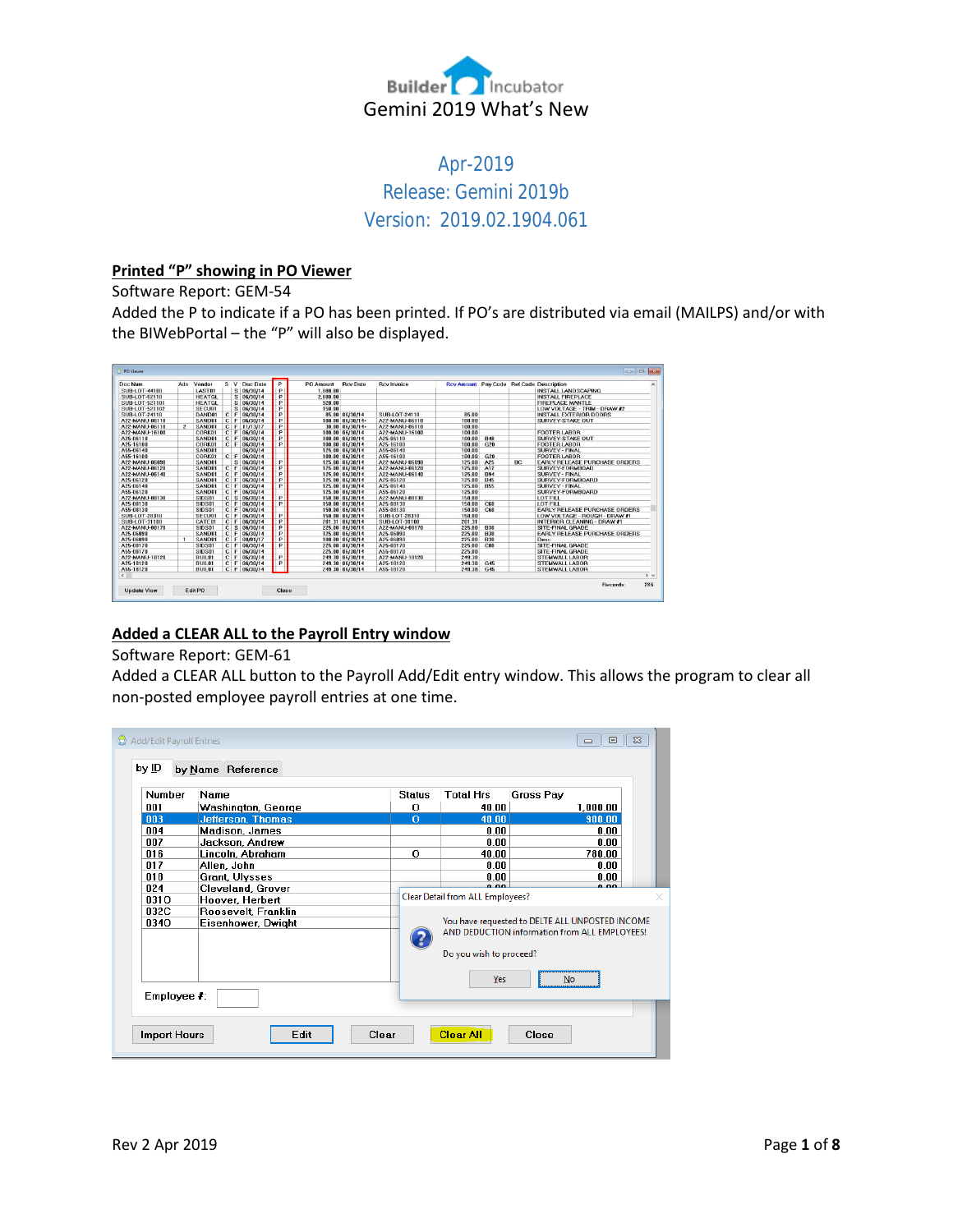

## **Utility to globally renumber jobs**

Software Report: GEM-41 Created a utility to renumber job numbers

## **Cost Code – Auto Lookup**

Software Report: GEM-59 The auto-look up setting was not working in Gemini from the AP module. This was fixed.

## **Utility to remove Pay Codes from existing PO's**

Software Report: GEM-51

Created a utility to remove PAY CODES from Purchase Orders that were incorrectly assigned, based on old vendor defaults as opposed to Cost Code (pay point) defaults.

| Clear Paycode                                    |
|--------------------------------------------------|
| This updates ALL POs to clear Paycode            |
| Clear Open POs Only (Document Status)<br>$\perp$ |
| Clear Reference Code Also                        |
|                                                  |
|                                                  |
|                                                  |
|                                                  |
| Update<br>Cancel                                 |
|                                                  |
|                                                  |

## **Import Master File-GL accounts-Consolidate Line Sum**

## Software Report: GEM-50

Added the CONSOLIDATE LINE SUM field to the GL-Chart of Accounts import.

| Account:                | 4012010                | Deleted                 |                                                   |
|-------------------------|------------------------|-------------------------|---------------------------------------------------|
|                         |                        |                         | Cash Account                                      |
| Description:            | Sales-Base House-Sub1  |                         | Req. View PR Detail                               |
| <b>Accountant XBef:</b> |                        |                         | Direct JC Only<br>☑<br><b>Credit Card Payment</b> |
| Type:                   | Income<br>$\checkmark$ | C/Card Vendor:          | Ğ                                                 |
| <b>Department:</b>      |                        | Checking Acct #:        |                                                   |
| Line Summary:           | 4012<br>$\cdots$       | <b>Latest Period:</b>   | <b>JUN 2014</b>                                   |
| Consolid, Line Sum:     |                        | <b>Balance Forward:</b> | n nn                                              |
| Company Link:           |                        | <b>Current Debits:</b>  | 0.00                                              |
|                         |                        | <b>Current Credits:</b> | n nn                                              |
|                         |                        | Ending Balance:         | 0.00                                              |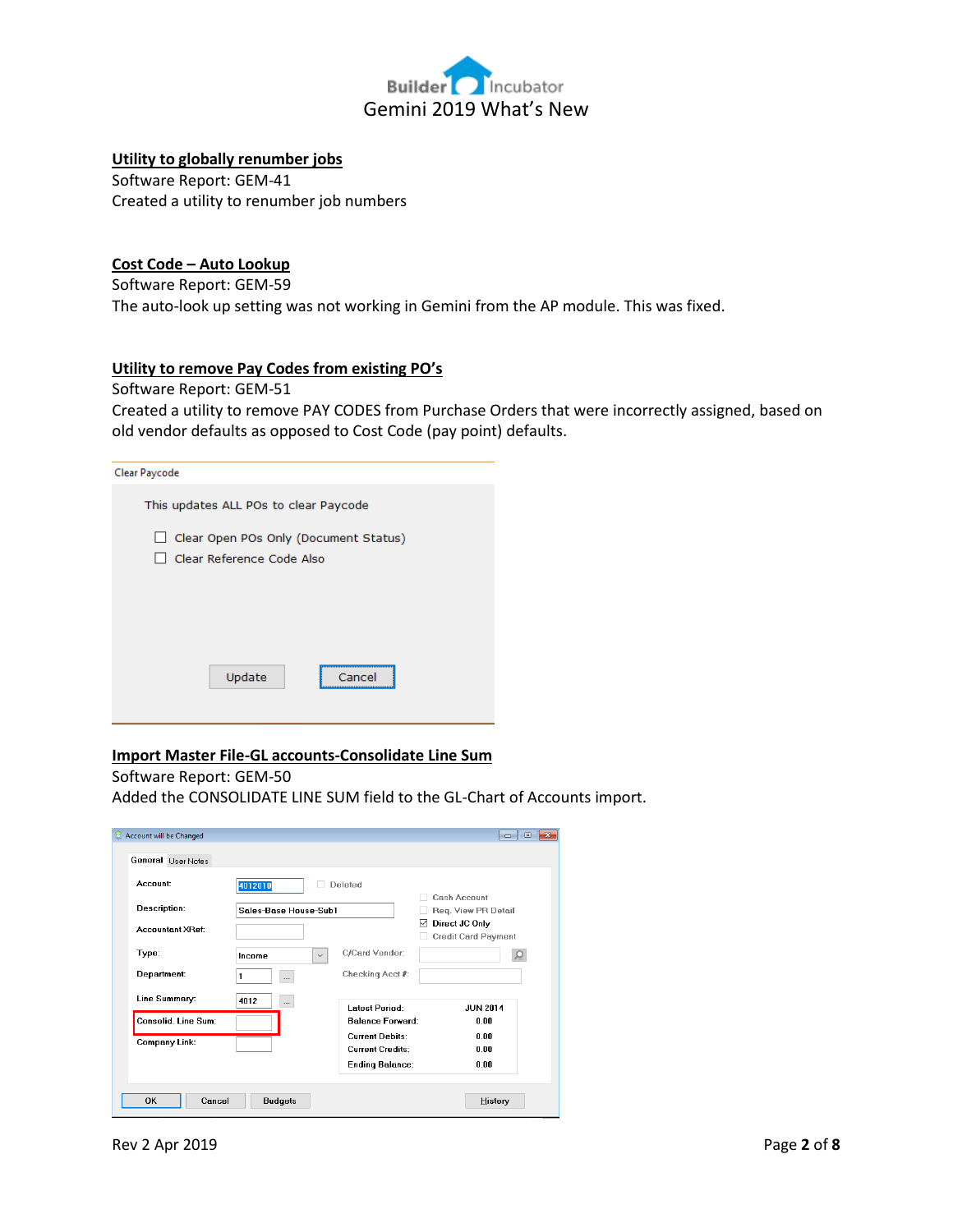

## **Tab Sequence for new fields in job header**

Software Report: GEM-46

Updated the TAB sequence in the Gemini JC header to follow a logical flow from TOP LEFT – down and then TOP RIGHT – down.

## **Replicate Addendums – Sort Order**

Software Report: GEM-45

Added a SORT ORDER by DOC NUM to the Replicate Addendum window

| Replicate Addendum's<br>Source PO: 0690A001-06010-1 NR - DELIVER FOUNDATION BLOCK<br>Vendor: | 5300 - OUALITY BLOCK & SUPPLY |                          |                 |                                                        | After Change      | $\mathbf{x}$<br>-- 0            |
|----------------------------------------------------------------------------------------------|-------------------------------|--------------------------|-----------------|--------------------------------------------------------|-------------------|---------------------------------|
| New Addendum's                                                                               |                               |                          |                 |                                                        |                   |                                 |
| Date:                                                                                        | 04/30/18                      | 鱛                        | Cost Code:      | $\mathbf{Q}$<br>06020                                  | Print With Master |                                 |
| Mark PO's to Update                                                                          |                               |                          |                 |                                                        |                   |                                 |
| X Doc Num                                                                                    | dо                            | S Doc Date               | <b>App Date</b> | <b>Desc</b>                                            |                   | Amount                          |
| 32077-060102                                                                                 |                               | $V$ 01/21/15             |                 | <b>NR - DELIVER FOUNDATION BLOCK</b>                   |                   | 0.00                            |
| 32189-06020                                                                                  |                               | 01/07/15<br>v l          |                 | NR - DELIVER FOUNDATION BLOCK                          |                   | 0.00                            |
| 32228-060101                                                                                 |                               | $V$ 02/20/15             |                 | NR - DELIVER FOUNDATION BLOCK                          |                   | 0.00                            |
| 32246-060101                                                                                 |                               | V   02/27/15             |                 | NR - DELIVER FOUNDATION BLOCK                          |                   | 0.00                            |
| 32311-06010                                                                                  |                               | V   06/08/15             |                 | NR - DELIVER FOUNDATION BLOCK                          |                   | 0.00                            |
| 812030-060101                                                                                |                               | $\mathsf{v}$<br>01/07/15 |                 | NR - DELIVER FOUNDATION BLOCK                          |                   | 0.00                            |
| 812110-060101                                                                                |                               | V   05/08/15             |                 | NR - DELIVER FOUNDATION BLOCK                          |                   | 0.00                            |
| 95051-060101                                                                                 |                               | V   07/13/15             |                 | NR - DELIVER FOUNDATION BLOCK                          |                   | 0.00                            |
| 98075-060101                                                                                 |                               | V   09/03/15             |                 | NR - DELIVER FOUNDATION BLOCK                          |                   | 0.00                            |
| ELO00020-06010                                                                               |                               | 09/10/18                 |                 | NR - DELIVER FOUNDATION BLOCK                          |                   | 637.30                          |
| ELO00020-060202                                                                              |                               | 09/10/18                 |                 | <b>DELIVER WALL BLOCK</b>                              |                   | 2,222.08                        |
| ELO00030-060104                                                                              |                               | 07/24/18                 |                 | NR - DELIVER FOUNDATION BLOCK                          |                   | 839.96                          |
| HIG00005-06010                                                                               |                               | 09/04/18                 |                 | NR - DELIVER FOUNDATION BLOCK                          |                   | 601.71                          |
| HIG00005-060202                                                                              |                               | 09/04/18                 |                 | <b>DELIVER WALL BLOCK</b>                              |                   | 2,358.41                        |
| HIG00006-060101                                                                              |                               | 09/10/18                 |                 | NR - DELIVER FOUNDATION BLOCK                          |                   | 601.71                          |
| HIG00006-060202                                                                              |                               | 09/10/18                 |                 | <b>DELIVER WALL BLOCK</b>                              |                   | 2,378.85                        |
| HIG00074-060202<br>HIG00084-060202                                                           |                               | 06/25/18                 |                 | <b>DELIVER WALL BLOCK</b><br><b>DELIVER WALL BLOCK</b> |                   | 2,520.99<br>2,987.26            |
| HIG00097-060202                                                                              |                               | 09/05/18<br>07/31/18     |                 | <b>DELIVER WALL BLOCK</b>                              |                   | 2,358.41                        |
| HIG00105-06020                                                                               |                               | 06/26/18                 |                 | NR - DELIVER FOUNDATION BLOCK                          |                   | 21.76                           |
| HIG00106-060202                                                                              |                               | 08/20/18                 |                 | <b>DELIVER WALL BLOCK</b>                              |                   | 2,520.99                        |
| HIG00118-060202                                                                              |                               | 06/26/18                 |                 | <b>DELIVER WALL BLOCK</b>                              |                   | 2.997.96                        |
| HIG00126-060202                                                                              |                               | 09/05/18                 |                 | <b>DELIVER WALL BLOCK</b>                              |                   | 2,997.96                        |
|                                                                                              |                               |                          |                 |                                                        |                   |                                 |
|                                                                                              | Mark                          | UnMark                   | Clear All       | Show Closed /                                          |                   | <b>Jays Within:</b><br>$\Omega$ |
|                                                                                              |                               |                          |                 |                                                        |                   |                                 |
|                                                                                              |                               |                          | Replicate       | Cancel                                                 |                   |                                 |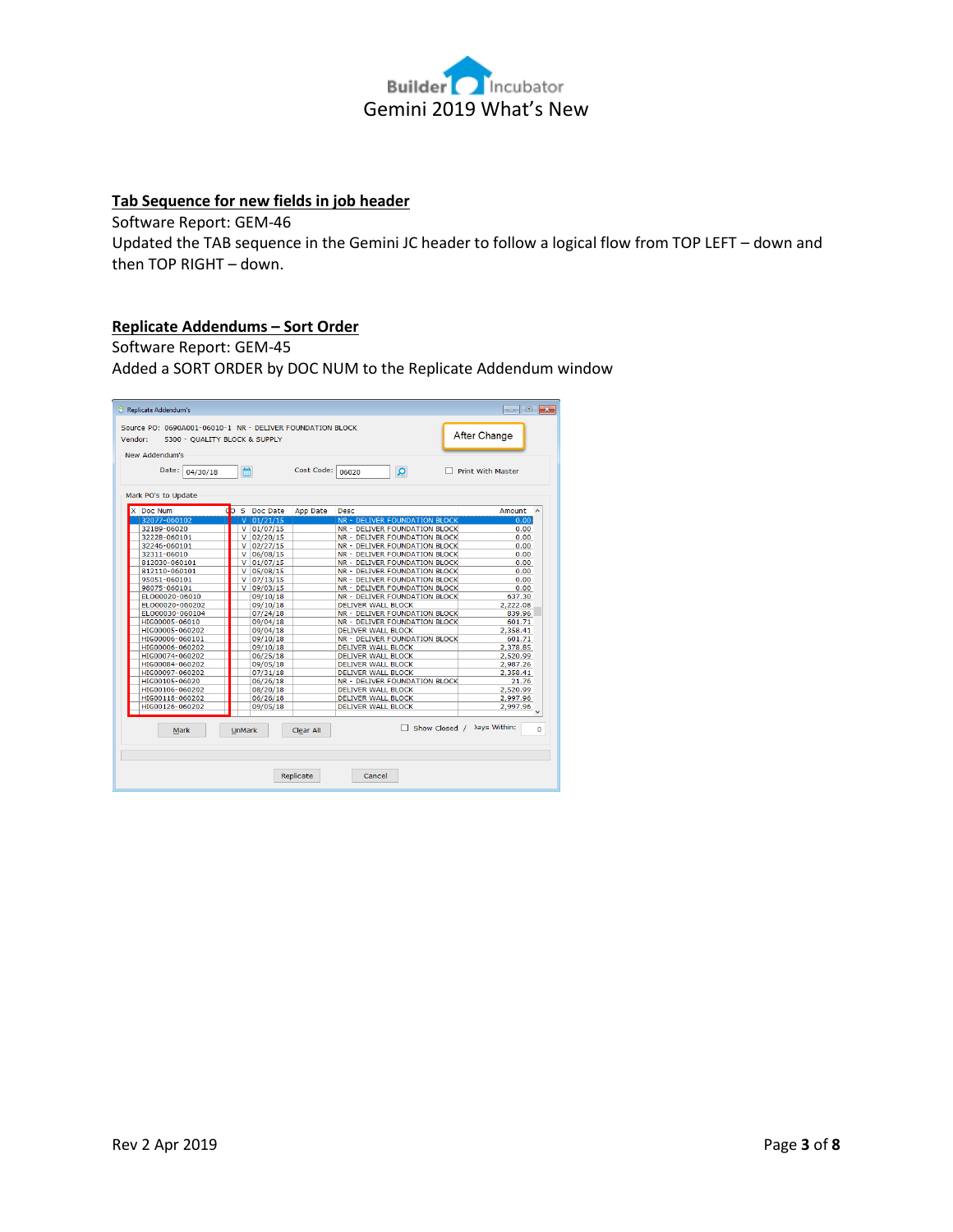

## **Add tab and column to Job List for Superintendent**

Software Report: GEM-31

Added a column heading TAB and Lookup by Superintendent to the Gemini Job List Maintenance window.

| by Number by Description Plan ID Owner Contractor Model Subdivision |                |        |      |      |     |     |            | Superintendent           | <b>Show Closed Jobs</b> |
|---------------------------------------------------------------------|----------------|--------|------|------|-----|-----|------------|--------------------------|-------------------------|
| Job Number                                                          | <b>Status</b>  | Closed | Post | List | COL | Web | Project    | Description              | Superintendent          |
| <b>WAI 105</b>                                                      | Ω              |        | Y    | H    |     |     | <b>WAL</b> | Lot 105-Aspen-Cook       | Alan Crutchfield        |
| <b>SUBLOT</b>                                                       | $\Omega$       |        | Y    | н    |     |     |            | Model-Owner Lname        | Alan Crutchfield        |
| PALM                                                                | $\Omega$       |        | Y    | R    |     |     | WAL        | <b>Hillcrest - Smith</b> | Alan Crutchfield        |
| DB103                                                               | 0              |        | Y    | А    |     |     | <b>SHC</b> | Lot 103 Deer Run, Shiloh | Alan Crutchfield        |
| Z0000001                                                            | O              |        | Y    | B    |     |     |            | <b>ZCook Steve-123</b>   | Jake Woods              |
| A46                                                                 | o              |        | Y    | А    |     |     |            | AnaBethPlace-1 *999991   | Jake Woods              |
| <b>DR101</b>                                                        | $\Omega$       |        | Y    | A    |     | Y   | <b>SHC</b> | Lot 101 Deer Run, Shiloh | Jake Woods              |
| DR102                                                               | O              |        | Y    | А    |     | Y   | SHC        | Lot 102 Deer Run, Shiloh | Jake Woods              |
| A55                                                                 | O              |        | Y    | R    |     |     |            | <b>Cook Test-Exch</b>    | Jake Woods              |
| A56                                                                 | $\Omega$       |        | Y    | в    |     | Y   |            | <b>Test BH Exchange</b>  | Jake Woods              |
| <b>Z0000002</b>                                                     | $\overline{O}$ |        |      | в    |     |     |            | ZAli                     | <b>Jake Woods</b>       |
| Superintendent:                                                     |                |        |      |      |     |     |            |                          |                         |
|                                                                     |                |        |      |      |     |     |            |                          |                         |

## **Default Path-All Imports/Exports**

Software Report: GEM-22

Created a default Export Profile Path for all exported data. This will insure users export data to a system defined location on corporate servers and prevent data from being exported into restricted program folders.

| $\Sigma$<br>$\Box$<br><b>Print Trial Balance</b> |
|--------------------------------------------------|
| <b>Accounting Period:</b><br><b>JUN 2014</b>     |
| Account Lower Limit:<br>ۄ                        |
| <b>Account Upper Limit:</b><br>۾                 |
| <b>Department:</b>                               |
| Co Consolidate:                                  |
| <b>Export Profile:</b><br>ă                      |
|                                                  |
| Sort Order:<br>GL Account #<br>$\checkmark$      |
| <b>Include Zero Accounts</b><br>⋈                |
| <b>Consolidate WIP Accounts</b>                  |
| Show Line Sum for Consolidated WIP accts         |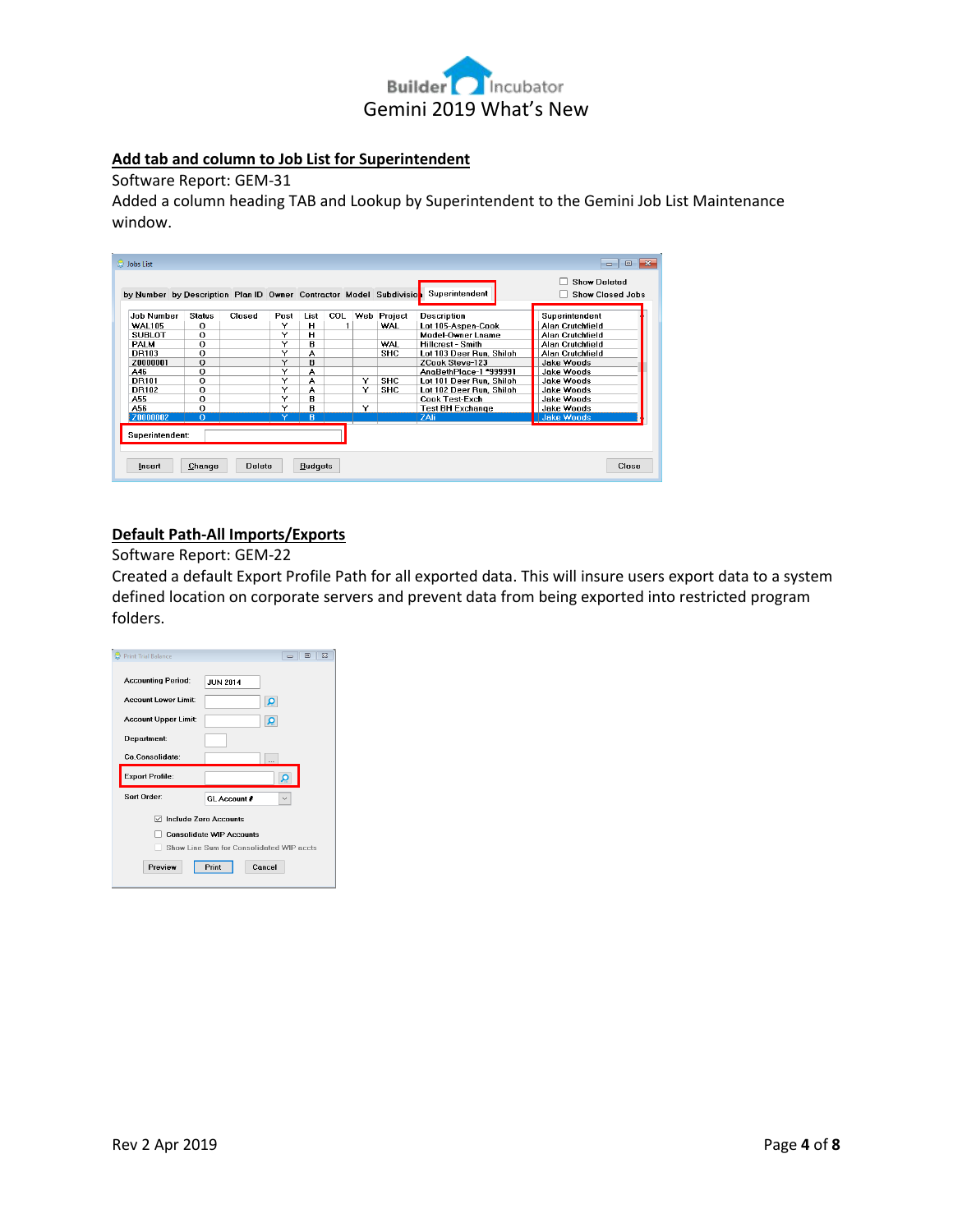

## **Job List – add column for Web Portal**

Software Report: GEM-13

Added a column to display IF a job is checked ON to be viewed from the Web Portal.

| Joh Number<br><b>WAI 105</b><br><b>SUBLOT</b> | <b>Status</b><br>0 | Closed | Post | List | COL | Web | Project      | Description              | Superintendent    |                          |
|-----------------------------------------------|--------------------|--------|------|------|-----|-----|--------------|--------------------------|-------------------|--------------------------|
|                                               |                    |        |      |      |     |     |              |                          |                   |                          |
|                                               |                    |        | Y    | н    |     |     | I VAL        | Lot 105-Aspen-Cook       | Alan Crutchfield  |                          |
|                                               | n                  |        | Y    | н    |     |     |              | Model-Owner Lname        | Alan Crutchfield  |                          |
| PALM                                          | $\Omega$           |        | Y    | в    |     |     | <b>I</b> WAL | <b>Hillcrest - Smith</b> | Alan Crutchfield  |                          |
| <b>DR103</b>                                  | $\Omega$           |        | Y    | А    |     |     | <b>SHC</b>   | Lot 103 Deer Run, Shiloh | Alan Crutchfield  |                          |
| Z0000001                                      | $\Omega$           |        | Y    | B    |     |     |              | <b>ZCook Steve-123</b>   | <b>Jake Woods</b> |                          |
| A46                                           | 0                  |        | Y    | A    |     |     |              | AnaBethPlace-1 *999991   | Jake Woods        |                          |
| DR101                                         | 0                  |        | Y    | A    |     | Ÿ   | <b>SHC</b>   | Lot 101 Deer Run, Shiloh | Jake Woods        |                          |
| <b>DR102</b>                                  | $\Omega$           |        | Y    | А    |     | Ÿ   | <b>SHC</b>   | Lot 102 Deer Run, Shiloh | <b>Jake Woods</b> |                          |
| A55                                           | $\Omega$           |        | Y    | R    |     |     |              | <b>Cook Test-Exch</b>    | <b>Jake Woods</b> |                          |
| A56                                           | $\Omega$           |        | Y    | R    |     | Y   |              | Test BH Exchange         | <b>Jake Woods</b> |                          |
| 70000002                                      | $\Omega$           |        | Υ    | B    |     |     |              | ZAli:                    | <b>Jake Woods</b> | $\overline{\phantom{a}}$ |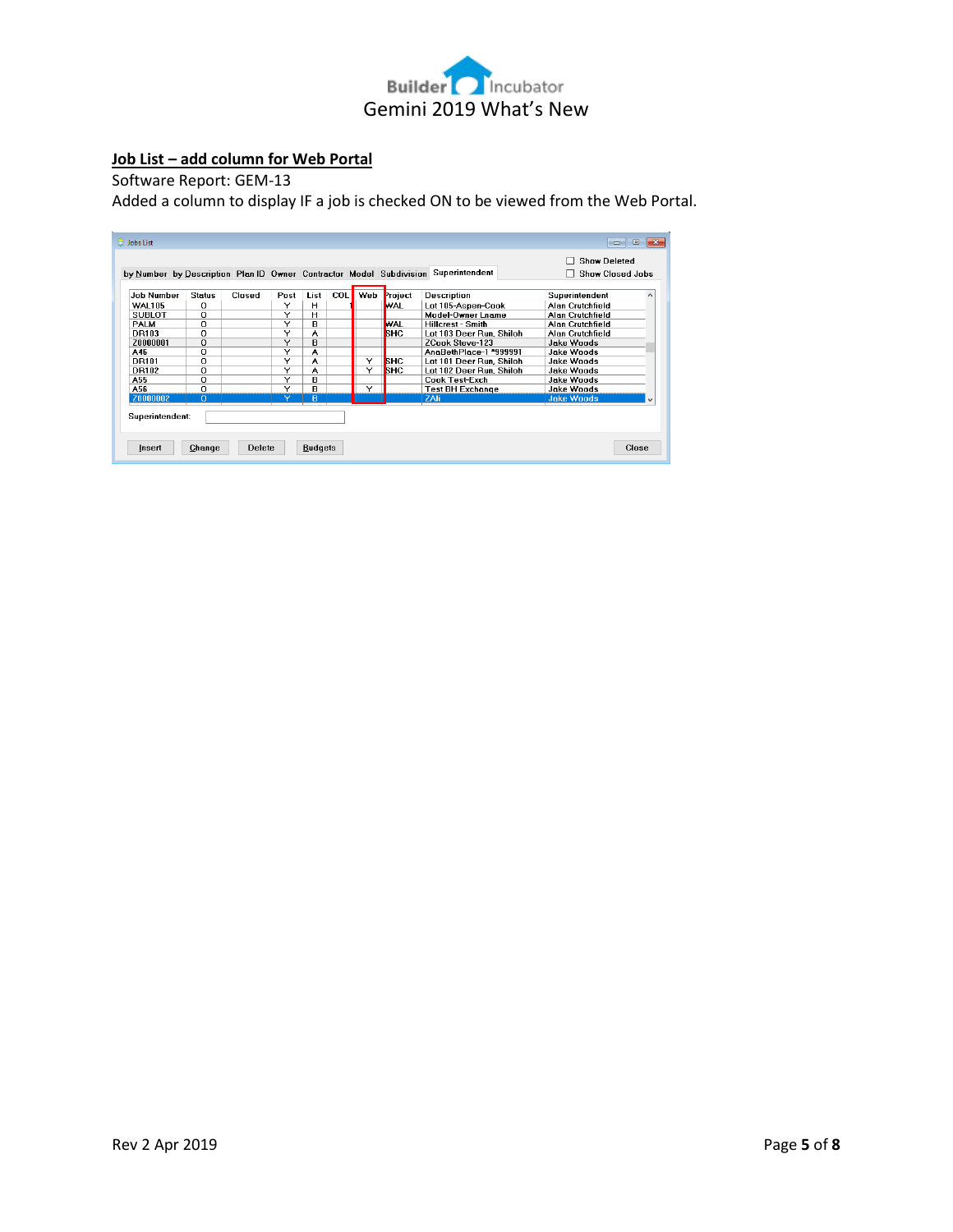

# JAN-2019 Release: Gemini 2019a Version: 2019.01.1812.311

This initial release of version 2019 primarily addressed software changes required to stay current with Microsoft server OS and workstation OS changes and changes to federal forms (1099/1096 and W2-W3).

Stay tuned for our 2019 development road map. We have many exciting new software features nearing completion. This will be a busy year for software updates, expect at least four significant updates.

### **Scroll Settings**

Software Report: GEM-44

Recent updates in Windows Server 2012 and 2016 and Windows 8 and 10 have patched a bug related to page-to-page scrolling in certain programs. Many years back we created a workaround for this issue. Now as certain users update their OS that workaround may need to be turned off. Because this can impact user #1 and not user #2 in a specific office, we elected to provide a configuration setting at the company level as well as at the user level.

Version 2019 provides configuration settings in two menu locations;

## **Company Level Configuration**

Log in as supervisor go to FILE | SUPERVISOR| CONFIGURATION

On the ADDITIONAL tab notice the check box to "Use Old Preview Scroll Method"

| Configuration                                                           |                                                                                |                                      |           |                  |                            |                                                                                                                                                                                                              |                | <u>al 9</u><br>$\mathbf{x}$ |
|-------------------------------------------------------------------------|--------------------------------------------------------------------------------|--------------------------------------|-----------|------------------|----------------------------|--------------------------------------------------------------------------------------------------------------------------------------------------------------------------------------------------------------|----------------|-----------------------------|
| PO<br>Company Info                                                      | PO Additional<br><b>Additional</b>                                             | <b>PO Group Codes</b><br>Auto Lookup | Alignment | AR.<br>GL        | AP                         | <b>AR Forms</b><br>AP Adt                                                                                                                                                                                    | Proposal<br>JC | <b>PR</b>                   |
| Company EIN:<br><b>Earliest Post Period:</b><br>☑<br>Number of Backups: | <b>Advance Earliest Post Date at EOM</b><br><b>Global Vendor Source:</b>       | 59-1234567<br><b>NOV 2018</b><br>20  |           |                  | <b>Frable Web Access</b>   | Mark Last Month as Prior Period<br>Popup Warning if Job Overbudget<br>Allow Global User Updates<br>Use Prosoft alternate File Dialog control<br>Disable Report Page of Page<br>Use Old Preview Scroll Method |                |                             |
| <b>Exchange Directory:</b>                                              | Check Jobs for 'No Post' prior to Posting:<br>Backup Warning Days (0 = never): | C:\Prosoft\2019\Exchange\            | 0         | No Checking Done |                            | <br>$\checkmark$                                                                                                                                                                                             |                |                             |
|                                                                         | OK                                                                             | Cancel                               |           |                  | <b>GL Percent Complete</b> |                                                                                                                                                                                                              |                |                             |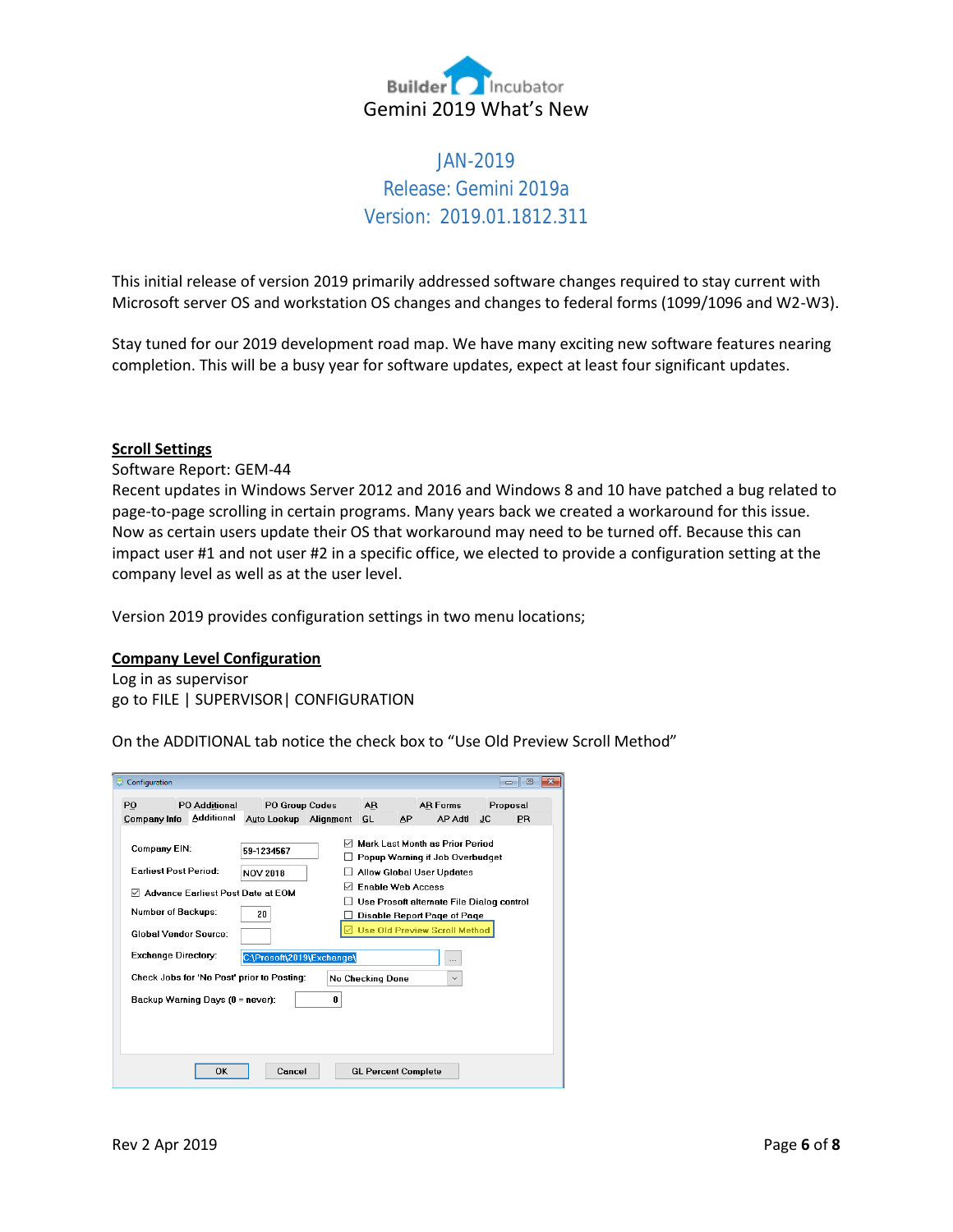

#### **User Level Configuration**

Log in as your user go to FILE | TERMINAL SETUP

On the GENERAL tab notice the check box to "Override Preview Scroll Method"

| <b>Terminal Configuration</b>                                                                                             | $\Box$ |
|---------------------------------------------------------------------------------------------------------------------------|--------|
| General FAX / E-Mail / Spreadsheet PO / AR Colors Columns Fonts                                                           |        |
| On Program Exit:<br>Do not show Backup Prompt<br>$\checkmark$                                                             |        |
| Default Reports to Preview<br>Numeric keypad "+" acts like Tab Key<br>Prompt for Printer in AP Checkwriter                |        |
| Prompt for Printer in PR Checkwriter<br>Use Doc Date for AP Waviers<br><b>Override Preview Scroll Method</b>              |        |
| Note: These configurations apply to this computer only and applies to all companies.<br>Cancel<br>Manage Wallpapers<br>0K |        |

### **Testing – does scrolling still work**

After updating to version 2019 determine if any users have a scrolling problem by previewing any 2+ page report. If the user can scroll (using the mouse scroll wheel) from page 1 to 2, there is no issue. If, however the user scrolls to the bottom of page 1 and stops, scroll settings need to be adjusted.

### **Recommended Approach**

If the scroll settings need to be changed – we recommend starting at the COMPANY level first.

### Set Company Level

- 1. Log in as SUPERVISOR
- 2. go to FILE | SUPERVISOR| CONFIGURATION
- 3. Check ON the box to "Use Old Preview Scroll Method"
- 4. Log out
- 5. Have each user log in and test again
- 6. If ALL of your users are now scrolling properly you are done.
- 7. If certain users can still not scroll configure scroll settings at the User Level